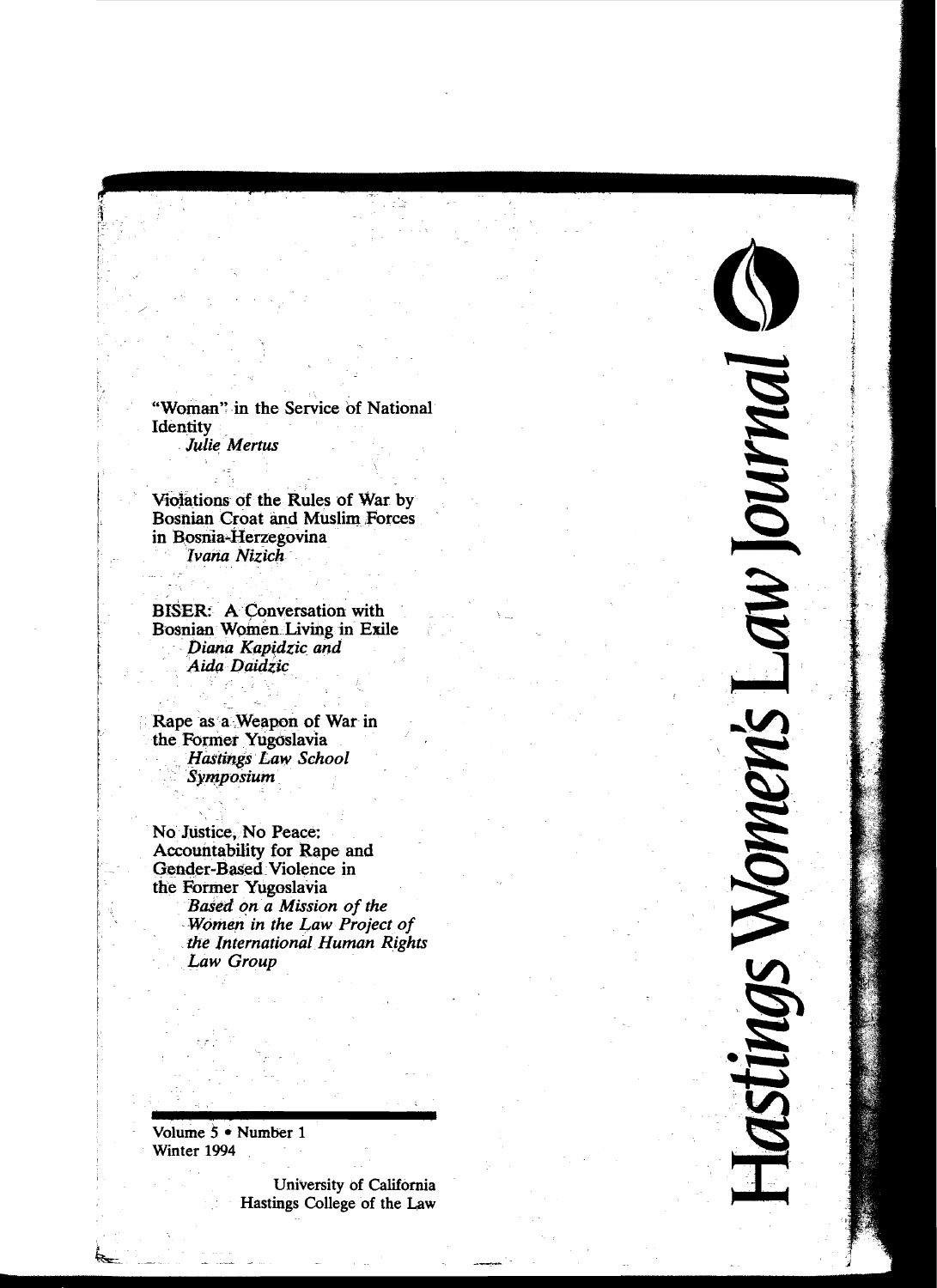## Rape as a Weapon of War in the Former Yugoslavia

*Hastings Law School Symposium·* 

## STEPHEN SCHWARTZ<sup>1</sup>

I am honored to be here and very pleased for the invitation from Hastings and Hastings' students. I am a Berkeley alumnus myself, so I have a lot of pride in the University of California system. As a journalist I traveled widely in the former Yugoslavia. I have reported and spoken on the Bosnian war at academic meetings, on television, and radio. I have researched the background of the conflict and have written for scholarly and other publications.

The press and media have played a special role in the search for truth about this tragedy. Reporters from the United States, the European media, and the local media in the former Yugoslavia have been targeted for attack. Death and injury have taken a high toll in the profession. Reporters have also been responsible for revealing to the world the atrocities we associate

1. Stephen Schwartz is a staff writer for the SAN FRANCISCO CHRONICLE and a frequent contributor to national periodicals including the WALL STREET JOURNAL and the FORWARD. He is the author of four books on 20th century politics. His most recent book is A STRANGE SILENCE (ICS Press, 1992), on the Nicaraguan revolution and its aftermath.

He was one of the first U.S. journalists to write on the recent Balkan conflict, with his earliest work appearing in the CHRONICLE several years before the war began, in 1987. He has visited the region twice and interviewed many of the leading protagonists. In 1992, he was a panelist at the annual meeting of the American Association for the Advancement of Slavic Studies. He also collaborates with the ALBANIAN CATHOLIC BULLETIN, a leading Balkanological journal.

He was the first American journalist to report on the victimization of Bosnian Jews through ethnic cleansing, and on the rape and sexual torture of men in the Bosnian war.

Mr. Schwartz was educated in linguistics and history. He has served as a research associate at the U.S. Institute of Peace and as a consultant for the U.S. State Department.

HASTINGS WOMEN'S LAW JOURNAL 69

<sup>•</sup> The Symposium was held at Hastings College of the Law on April 21, 1993. It was organized and sponsored by the Clara Foltz Feminist Association of Hastings, with additional funding provided by the Associated Students of Hastings. The Clara Foltz Feminist Association thanks Professor Naomi Roht-Arriaza for her encouragement and participation at this event.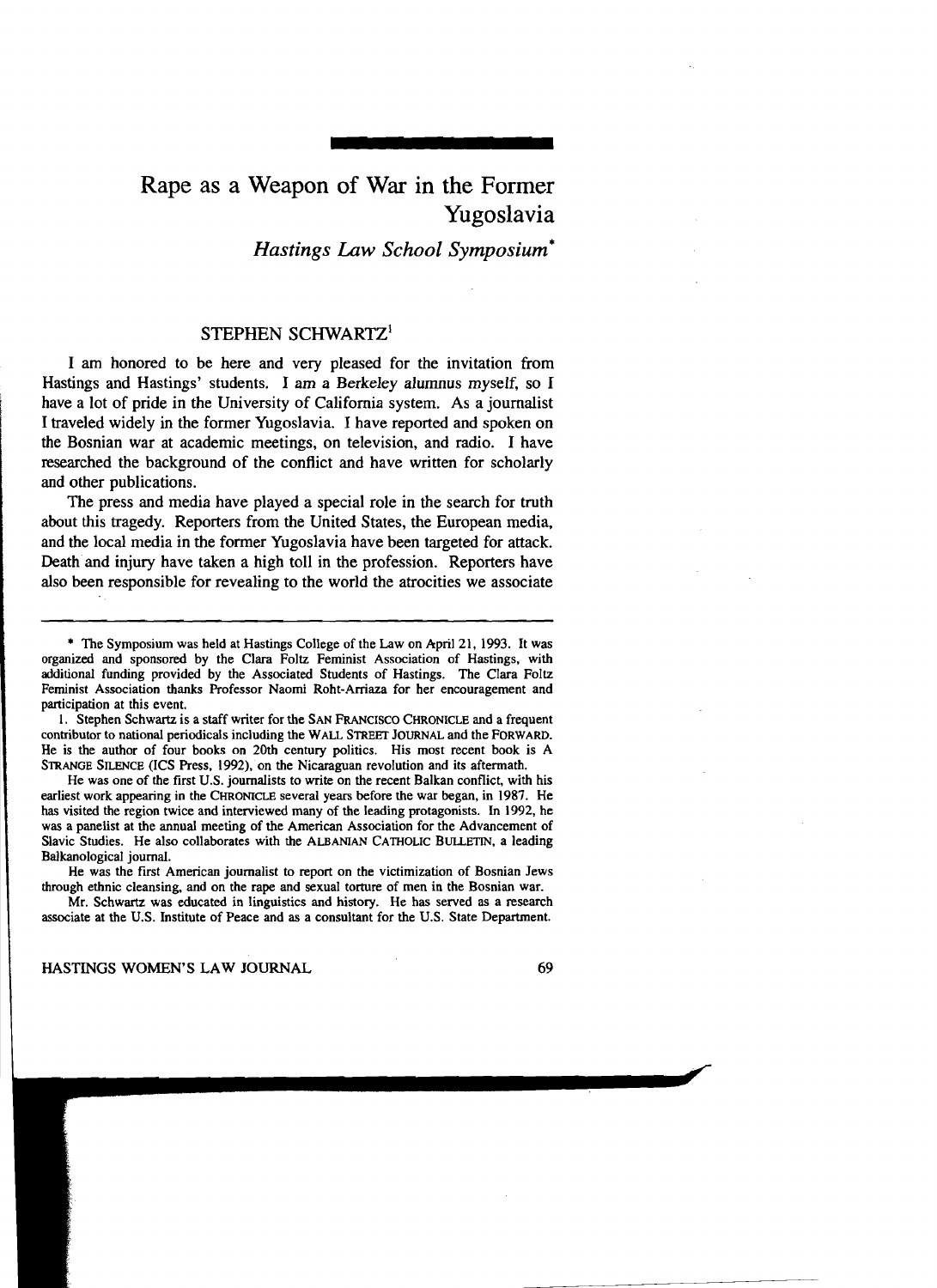70 **HASTINGS WOMEN'S LAW JOURNAL** [Vol. 5:1

with the term "ethnic cleansing:" mass killings, multiple arrests, imprisonment camps, and collective expulsion. John Burns and Roy Gutman received Pulitzers this past week for their work directly in the line of fire in -Bosnia-Herzegovina (Bosnia). I have great admiration for Gutman, who went to north Bosnia to demonstrate the existence of the internment camps at great risk to himself.

The worst of the atrocities of the war has been the sexual terror against Bosnian, Croatian, Hungarian, and other non-Serbian people. Women, girls, children, and men have all been victims. I believe it is wrong to say the Serbian forces in this conflict have made rape a weapon of war. Rather the Serbs have made war a form of rape. Their intention from the beginning was not military but simply terroristic. The Serbs knew, and know, that they could not hold the sections of Croatia and Bosnia they claim, because of the difficulties presented by supply lines, communication, lack of infrastructure, and the thin population on the ground. However, they have been determined to carry on as much terror and destruction as they can accomplish. Rape — direct rape of the female population and related forms of sexual terror against men  $-$  is the essence of this war. The Serbian intention has been to rape whole cultures, to rape women and men, to rape social relationships going back five hundred years, to rape religion and art.

Serbs of conscience often seem non-existent, but do exist. Many of them, especially in the media, have cried out against this war. In the Serbian opposition journal *Vreme,* a tiny, weak voice of sanity in Belgrade, the television journalist Goran Milic recently noted that when the Serbian authorities first launched their propaganda campaign against their neighbors some years ago, one million Belgrade residents rallied to protest the alleged rape of one Serbian woman in Kosovo, the Albanian majority district in the south. Now he asks, how many gathered to protest the thirty thousand rapes of Muslim women in Bosnia? He points out that the truth of the accusation has been admitted by a Serbian Orthodox priest. Notwithstanding, I might add, a rather feeble argument of [Radovan] Karadzić and other Serbian leaders who claim that the rapes never happened. If you read the actual Serbian press and what they are telling their own people today, they are making no effort to deny the things that have gone on in Bosnia. What they are doing is trying to paint it in mythical terms as part of the struggle they are involved in, but they make no attempts to deny it to their own people.

One of the under-reported parts of this tragedy is that the sexual terror has been directed against men as well as women. Serbian racism has always evoked hatred of the Balkan Muslims for their acceptance of gayness. In 1926, the Serbian writer Cedomil Mitrinovic published a classic exposition of Serbian anti-Muslim ideology attacking the Bosnians' acceptance of homosexuality among them and recommending, in fact, one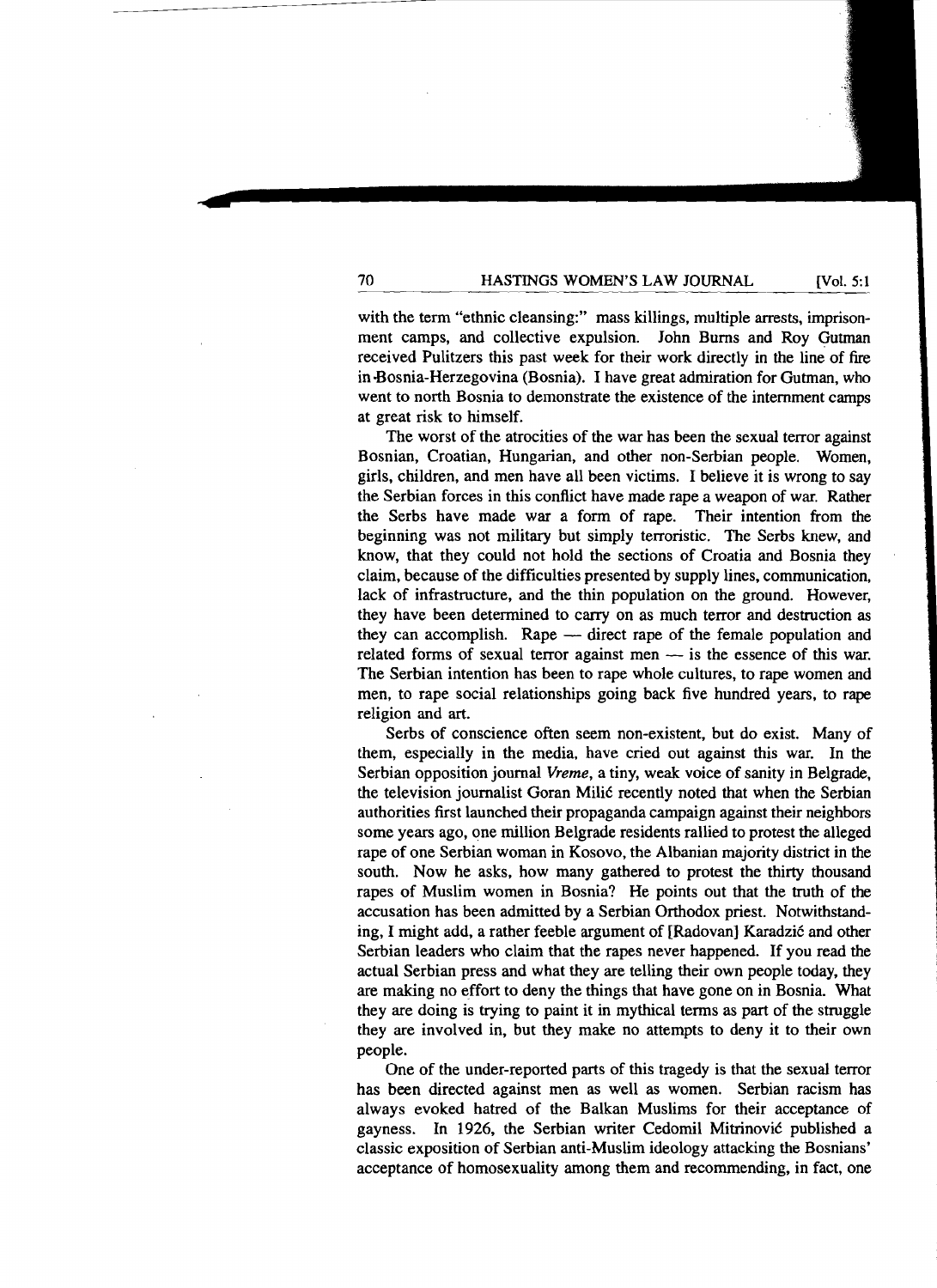solution: genocide. Today, almost seventy years later, in the camps Serbian guards have forced men, including fathers and sons, at the point of a gun before their assembled peers, to engage in sexual acts and genital mutilation. Such incidents appear in each of the four U.S. State Department reports on human rights violations in the former Yugoslavia, copies of which I have with me.

The Bosnian war will determine the fate of a small, obscure people people of whom, until a year ago, very few individuals in this room had ever heard. Bosnian Muslims are people almost completely unknown outside of Yugoslavia, without powerful allies and with nothing but a great cultural and historic past.

First of all, the roots of the present war are not in Bosnian history but Serbian history. The problem is prejudice, hatred, bias, and racism. Serbia was under Turkish rule from the 14th and 15th century to the 19th century, almost five hundred years. When Serbia began to regain its national independence during the 19th century, it chose two aims for itself. The first was to assimilate, kill, or drive all Muslims out of the Balkans; in other words, "ethnic cleansing." The second was to assimilate all southern Slavs particularly the Croats, Macedonians, and, even at one point the Slovenes. They tried to force them all to become Serbs, to enlarge Serbia, to create a "Greater Serbia."

Serbia first "cleansed" itself, forcing all Muslims to leave, destroying mosques and other Turkish architecture, and killing Muslims in the area known as narrow Serbia in the aftermath of the Serbian national uprising of 1804. This continued in the Serbian-Turkish Wars of the 1870's with Serbian massacres in Bosnia. It continued in the Balkan Wars of 1912 and 1913 with Serbian massacres of Albanian Muslims and the Sandzak Muslims in an area called the Sandzak of Novi Pazar, which was later divided between Serbia and Montenegro. It continued during World War I, and even afterward in Serb-dominated, monarchist Yugoslavia, with Serbian massacres and deportation of Albanians.

During World War II, when monarchist Yugoslavia collapsed, a war of all against all with Croats, Serbs, and Muslims all killing each other horribly ensued. Under Tito there was less discrimination against Muslims, but it has been revived, as Serbia is bent on the expulsion of ten million Muslims from Europe. Now, lest you think this is some kind of exaggeration, Milosevic has said over and over again that the Bosnian war was provoked by the Turks who seek to re-establish the Turkish empire. He said that the Bosnian leader Hakija Turajlic, who died this past week, sought to re-establish the Turkish empire from Vienna to the Chinese wall. So, this is the attitude of Serbia: in essence, of attempting to force ten million Muslims to leave Europe. This is no exaggeration or figure of speech.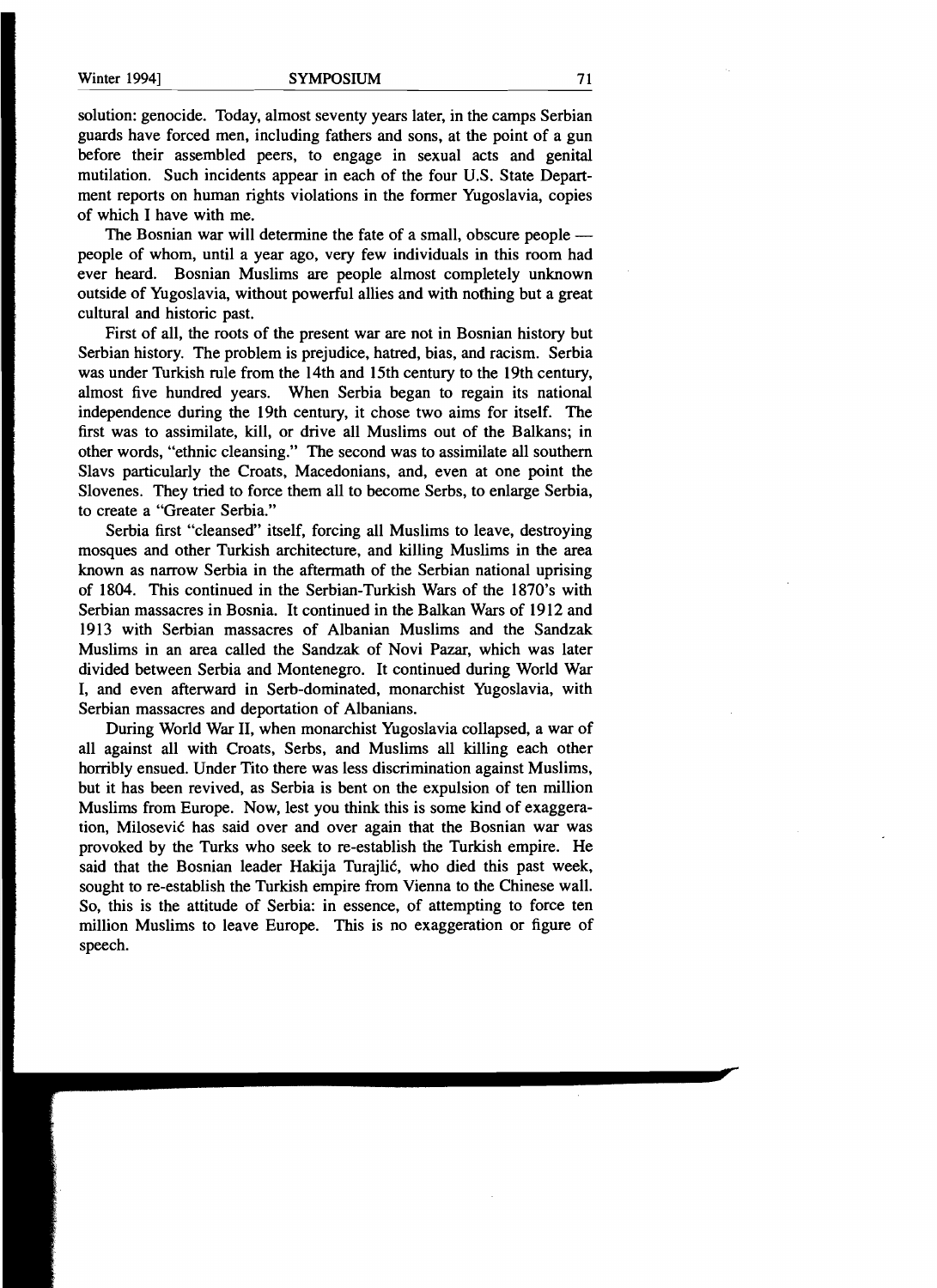72 **HASTINGS WOMEN'S LAW JOURNAL** [Vol. 5:1

No one can deny that Serbs had some legitimate grievances under the Turks. But they used these grievances as justification for a profound, racist hatred of Bosnian Slavs and Albanians who converted to Islam under the Turks. They hate the Bosnians, the Albanians, and even the Croats because these groups declined to become subjects of a "Greater Serbia." Likewise, nobody can deny that Serbs were the objects of massacres by the Croatian Ustashe fascist formation in World War II. But neither can it be denied that Serbs also carried out such massacres, and that both groups assisted the Germans against the Jews. Belgrade, the capital of Serbia, was declared the first Judenrein or "Jew cleansed" city in Europe in 1942.

No historical suffering can justify the atrocities and outrages of the present war, which include massacres, rapes, deportations, camps, the taking of hostages, and the destruction of thousands of churches and mosques, libraries, and museums. This does not mean that the Croats, by the way, are completely innocent. As we are seeing today in central Bosnia, the Croats and the H.V.O. (the group in Bosnia oriented towards Tudjman's nationalistic government in Croatia) seem absolutely prepared to work a rotten deal to the detriment of the Bosnian Muslims. No one is saying that the Croats are angels, but the Serbs started the war. I was there when they started the war. I saw them start the war. There was no fighting between Serbs and Croats in Croatia except for those instances created by Serbian volunteers. There was no aggression. They talked about the aggression of the Croatian government which, the Serbs said, consisted of waving a fascist flag and taking down road signs written in the Cyrillic alphabet. No road signs were taken down. The claim that the Croatian flag is a fascist flag is like saying that the stars and stripes is the symbol of the Ku Klux Klan. The same symbol that the Serbs are now *objecting to* in *Croatia* was used *throughout the communist period in*  socialist Croatia. It was on the front of every police station in socialist Croatia, and yet the Serbs never protested at that time. These charges of Croatian aggression against Serbs were used as a propagandistic pretext for the assault on Croatia. I was there. I saw it.

As I said there have always been Serbs who opposed the fantasy of a "Greater Serbia." Today, thousands of Serbs support the Bosnian government against the terrorism of the Chetniks [the Serbian nationalist aggressors]. Svetozar Markovic, the founder of modem Serbian populism, said a century ago, the fantasy of "Greater Serbia" would lead the nation to a fate worse than they experienced under the Turks. He was correct.

I have recently done some research and spoken at the University of Pittsburgh on these topics and described the regime in Serbia as a fascist regime. I was challenged on that description on various sociological, political, and ideological grounds. I am not going to go into the whole discussion of why the Milosevic regime is a fascist regime, but I would like to make a comment on the ideology of the regime which I think is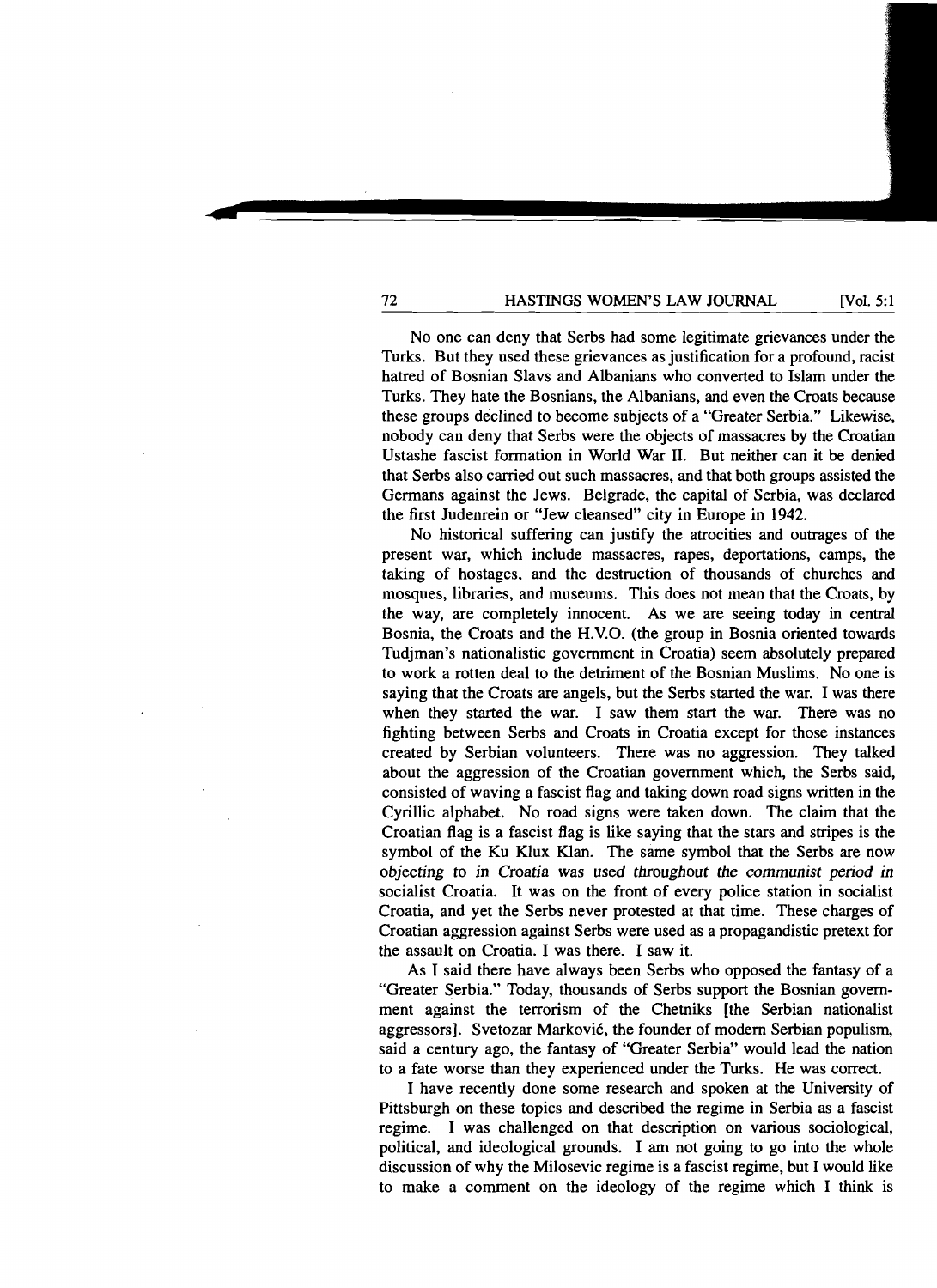reflected, along with the homophobia and misogyny, in the attacks on women in Bosnia. I have been reading the Serbian sources, the press that goes out to the Serbian people. One of the major items in the ideology of the present regime is the issue of the so called "white death." This is the low birth rate and high emigration rate in rural Serbia, in the areas of eastern Serbia that are the main modern heartland of the people. The Serbs have a very low birth rate in that area, people are leaving, the area is in crisis. Right next to the Serbs are the Muslims of Sandzak and the Albanian Muslims, who have a high birth rate. What we are talking about is one society that is having trouble adjusting to modernity, that is unable to modernize its agriculture, and whose families are in crisis, versus another society that is not having so many problems adjusting to modernity, whose families remain strong, and whose birthrate remains high. This brings out violent anger in the Serbs in the areas of so called "white death".

The high rate of emigration, the low level of agricultural investment, and other aspects of the crisis of Serbian rural life have created a class of frustrated people. You find this in the propaganda. They say, "Handsome, rich, peasant, Serbian boys cannot find wives, since all of the rural Serbian women have fled the farm regions for the cities. Serbian women no longer take pride in living where cows are milked."

To repeat, what it comes down to is society suffering from what they call "white death;" that is, family instability, low birth rate, emigration from the rural areas. This society arms itself and launches itself against its neighbor whose agriculture is more productive, whose birthrate is higher. The most interesting thing is that this reproduces the pattern of the Balkan Wars at the beginning of the century and in the 19th century. Nothing has changed in Serbia. We can talk all we want about what happened in World War II, but this pattern has been going on since the middle of the last century.

I am going to make a quick conclusion about Bosnia. What is Bosnia? Bosnia is a borderland. Its inhabitants include: Croats who comprise about twenty percent of the population; Serbs who comprise about thirty five percent; and then the Bosnian Muslims, who comprise about forty five percent. At various times, Croats and Serbs have claimed the Bosnian Muslims to be Croats or Serbs who abandoned the Christian faith for Islam. They all speak essentially the same language, but they don't like to hear that said. It is now called Serbian, Bosnian, or Croatian; but from a linguistic point of view, it is the same language. These arguments, in the past, took place all over Europe. Nobody any longer says Danish and Norwegian are the same language, even though they basically are.

The Bosnians have always aspired to a separate identity. Before they became Muslims, they had their own independent, heretical church: "the Bosnian Church." They live in the mountains, they want to be left alone, they have their own culture, their own folklore, their own identity. Above